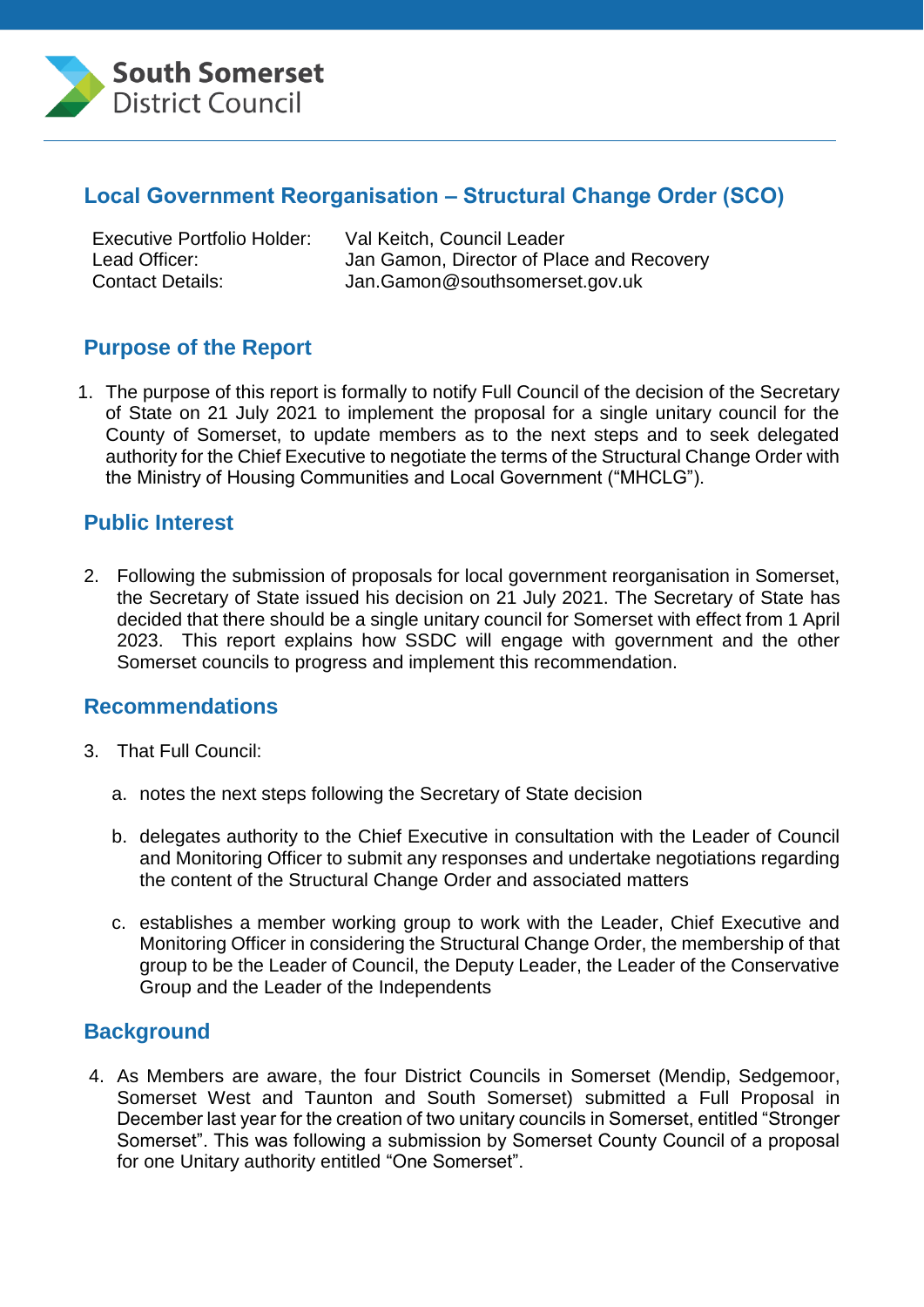

# **South Somerset**

5. Following an eight-week consultation to 19 April 2021 (with some 5,500 responses) and a local poll organised by the District Councils in April (with over 100,000 responses and concluding that 65% of our electorate were in favour of two unitary authorities for Somerset compared to 35% in favour of one unitary), the Secretary of State announced his decision on the future of local government in Somerset on 21 July 2021.

- 6. The Secretary of State assessed both proposals against three criteria, namely:
	- 1. Is the proposal likely to improve local government and service delivery across Somerset?
	- 2. Does the proposal command a good deal of local support across Somerset? and:-
	- 3. Do the Councils to be established have a credible geography?
- 7. The Secretary of State concluded that the proposal for a single unitary met all three criteria and that the Districts proposal for two unitary(s) only met the criteria on local support.

# **Current position and further information on recommendations**

- 8. The District Councils are carefully considering the reasons for the decision. However, in the meantime, it is important that the Council mobilises itself to engage in the next stage of the process which is the negotiation of the Structural Change Order (SCO) with the MHCLG to ensure that the interests of our customers, members and staff are fully represented.
- 9. The purpose of the SCO is to facilitate the transition from existing Councils to the new authorities. The Order will define the basic governance and operating principles in the lead up to a new unitary authority in Somerset. The Order will be made under the powers set out in the Local Government and Public Involvement in Health Act 2007.
- 10. The Leaders and Chief Executives have been advised that the first meeting with the MHCLG will take place during the second week of August. At the time of writing we are still awaiting an agenda but have been advised that the meeting will focus on the implementation process, in particular the detail of the process and timings of finalising and laying the SCO, including those aspects of the SCO that require input from all of the Somerset Councils in order to finalise the detail.
- 11. Whilst we do not yet know the detailed timetable that the MHCLG will be working to in terms of the negotiations, the timetable for implementing the new unitary moving forward is likely to be as follows:
	- First meeting between MHCLG and Chief Executives First / Second week of August 2021
	- $\triangleright$  Negotiation of Structural Change Order August/September 2021 (to be confirmed)
	- MHCLG prepare Structural Change Order September-November 2021 including:
		- o Form of unitary council
		- o Continuing or shadow authority?
		- o Form of governance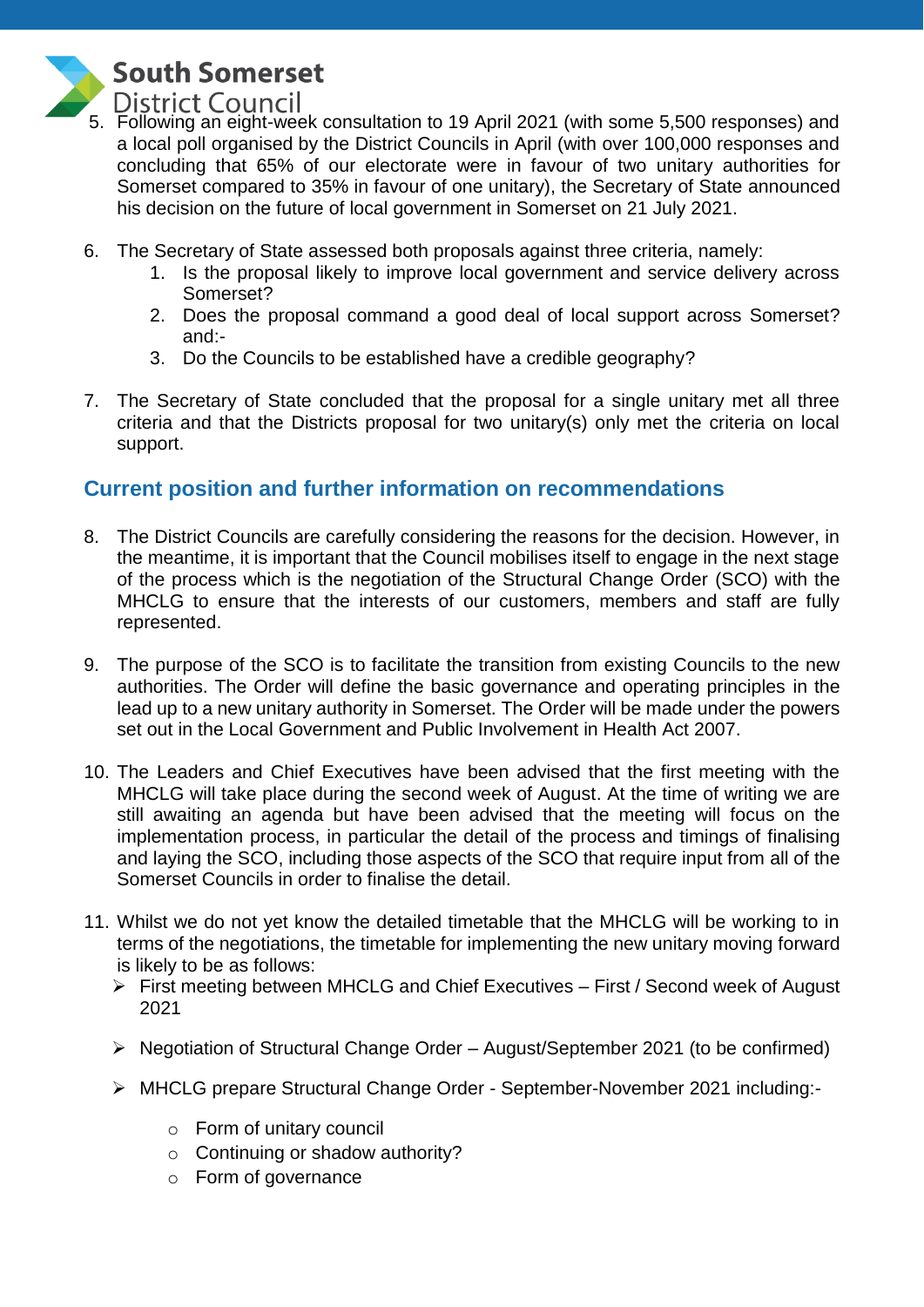

# **South Somerset**

**District Council** 

- o Number of votes for twin hatters
- o Number of councillors for elections in May 2022
- o Abolition and winding up of councils in 2023
- o Transfer of functions to continuing or shadow authority
- o Composition of implementation or shadow Executive
- o Who will be responsible for convening the first meeting.
- o Electoral cycle
- Joint Committee comes into effect (if not already in place) February 2022
- $\triangleright$  Shadow or Transition Authority comes into effect April 2022
- $\triangleright$  Elections to Shadow or Transition Authority May 2022
- Approval of Consequential Orders February 2022 April 2023 (transfer of functions, staff, assets, pensions)
- Vesting Day: New Unitary takes effect and existing Councils dissolved 1 April 2023
- $\triangleright$  Boundary Review April 2023 onwards
- 12. We know from other areas who have been through this process that negotiating the SCO and implementing the necessary changes will need to progress rapidly due to the very tight timetable between now and the vesting date. In the circumstances, it is important to ensure the appropriate delegation is in place to enable the Council's interests to be adequately protected.
- 13. In the circumstances, delegated authority is sought to enable the Chief Executive to negotiate the terms of the SCO and any associated or consequential matters in consultation with the Leader of Council and Monitoring Officer.
- 14. It is also proposed that a member working group is established to work with the Leader and Chief Executive and Monitoring Officer in considering the SCO, the membership of that group to be the Leader of Council, the Deputy Leader, the Leader of the Conservative Group and the Leader of the Independents.
- 15. Further reports will be presented to members to update them on the Local Government Reorganisation process and progress once more detail is known.

# **Financial Implications**

16. There are no financial issues directly arising from this report.

# **Legal implications (if any) and details of Statutory Powers**

17. The terms of the SCO will determine how South Somerset DC can exercise its powers during the period of transition to a new unitary authority for Somerset and is likely to impose significant restrictions. The SCO will be made by Parliament under section 7 of the Local Government and Public Involvement in Health Act 2007.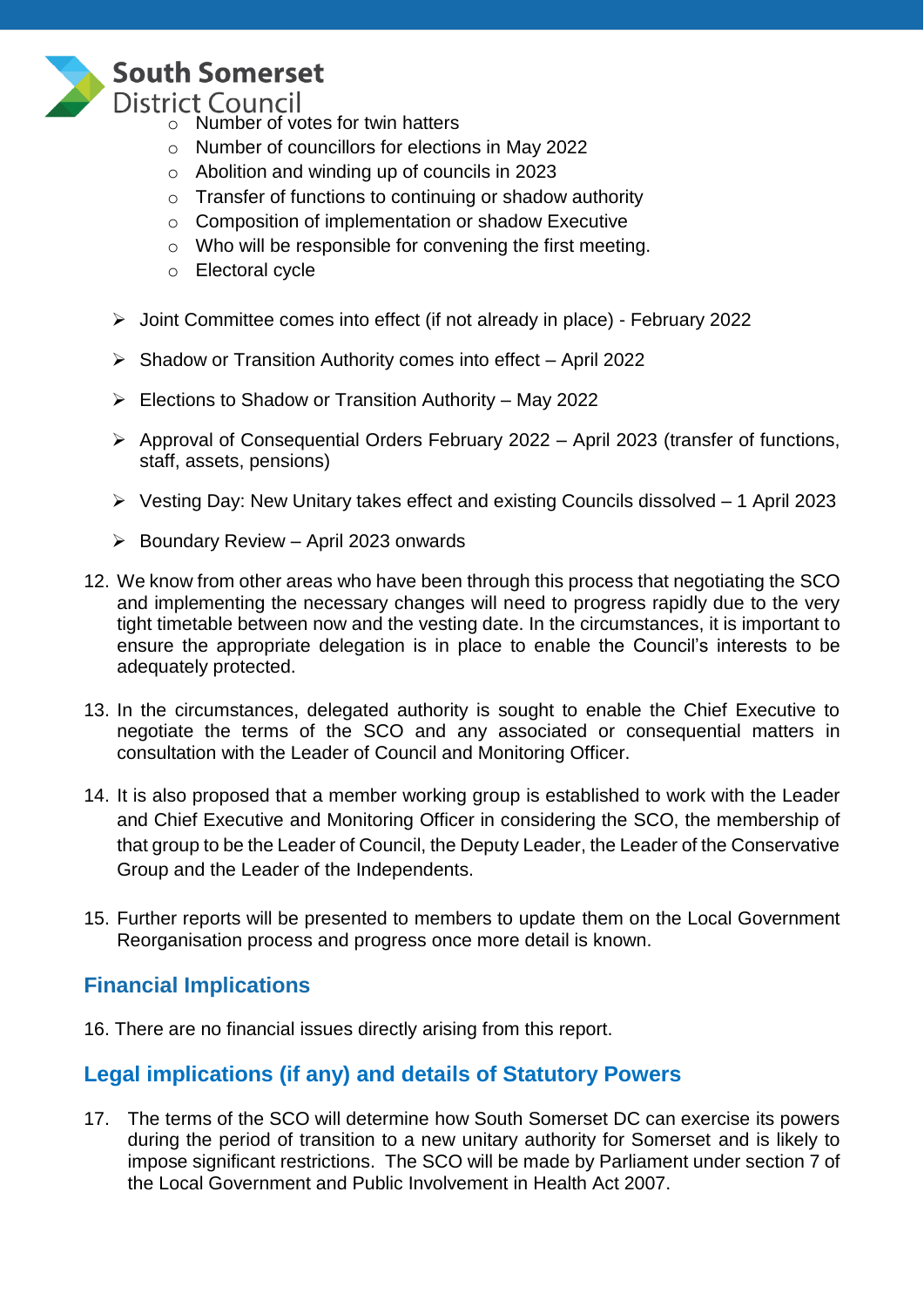

# **Risk Matrix**



Risk Description: Government will reach a decision on content of Structural Change Order without our input

Risk Mediation / Controls: Recommending delegated authority to the Chief Executive and the setting up of a member working group. Increasing the ability to responds to the MHCLG in a timely manner and influence the content of the Structural Change Order.

# **Council Plan Implications**

18. There are no Council Plan implications directly arising from this report.

# **Carbon Emissions and Climate Change Implications**

19. There are no carbon emissions or climate change implications issues directly arising from this report.

#### **Equality and Diversity Implications**

20. An equality impact assessment was submitted with the proposals for Local Government Re-organisation.

#### **Privacy Impact Assessment**

21. A privacy impact assessment is not required due to no issues directly arising from this report.

#### **Background Papers**